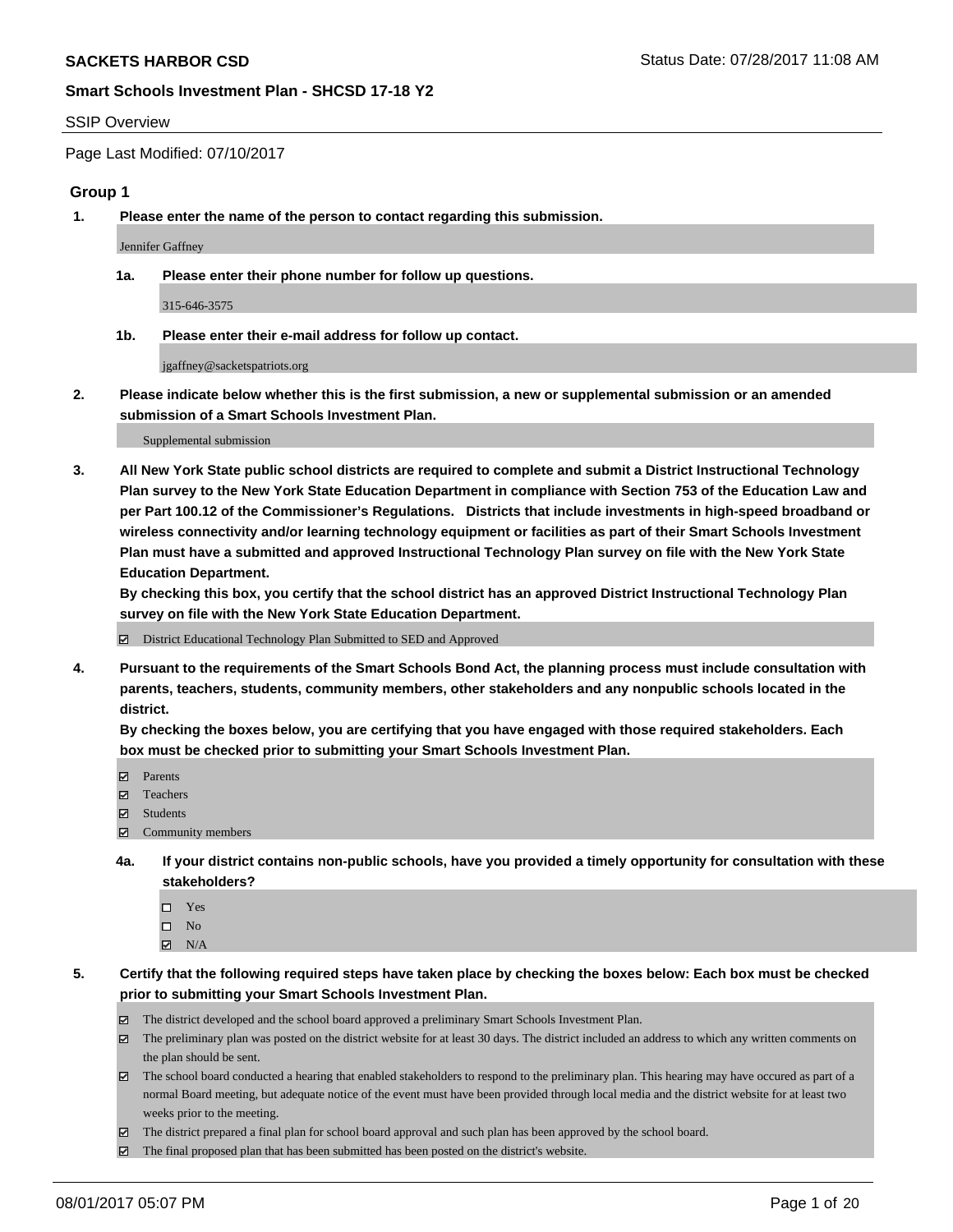### SSIP Overview

Page Last Modified: 07/10/2017

**5a. Please upload the proposed Smart Schools Investment Plan (SSIP) that was posted on the district's website, along with any supporting materials. Note that this should be different than your recently submitted Educational Technology Survey. The Final SSIP, as approved by the School Board, should also be posted on the website and remain there during the course of the projects contained therein.**

SmartSchools\_Plan\_Year\_Two.pdf

**5b. Enter the webpage address where the final Smart Schools Investment Plan is posted. The Plan should remain posted for the life of the included projects.**

http://www.sacketspatriots.org/common/pages/DisplayFile.aspx?itemId=8928499

**6. Please enter an estimate of the total number of students and staff that will benefit from this Smart Schools Investment Plan based on the cumulative projects submitted to date.**

500

**7. An LEA/School District may partner with one or more other LEA/School Districts to form a consortium to pool Smart Schools Bond Act funds for a project that meets all other Smart School Bond Act requirements. Each school district participating in the consortium will need to file an approved Smart Schools Investment Plan for the project and submit a signed Memorandum of Understanding that sets forth the details of the consortium including the roles of each respective district.**

 $\Box$  The district plans to participate in a consortium to partner with other school district(s) to implement a Smart Schools project.

**8. Please enter the name and 6-digit SED Code for each LEA/School District participating in the Consortium.**

| <b>Partner LEA/District</b> | <b>ISED BEDS Code</b> |
|-----------------------------|-----------------------|
| (No Response)               | (No Response)         |

**9. Please upload a signed Memorandum of Understanding with all of the participating Consortium partners.**

(No Response)

**10. Your district's Smart Schools Bond Act Allocation is:**

\$318,862

**11. Enter the budget sub-allocations by category that you are submitting for approval at this time. If you are not budgeting SSBA funds for a category, please enter 0 (zero.) If the value entered is \$0, you will not be required to complete that survey question.**

|                                       | Sub-<br>Allocations |
|---------------------------------------|---------------------|
| <b>School Connectivity</b>            | $\overline{0}$      |
| Connectivity Projects for Communities | 0                   |
| Classroom Technology                  | 69,916              |
| Pre-Kindergarten Classrooms           | $\overline{0}$      |
| Replace Transportable Classrooms      | $\mathbf 0$         |
| <b>High-Tech Security Features</b>    | $\overline{0}$      |
| Totals:                               | 69,916              |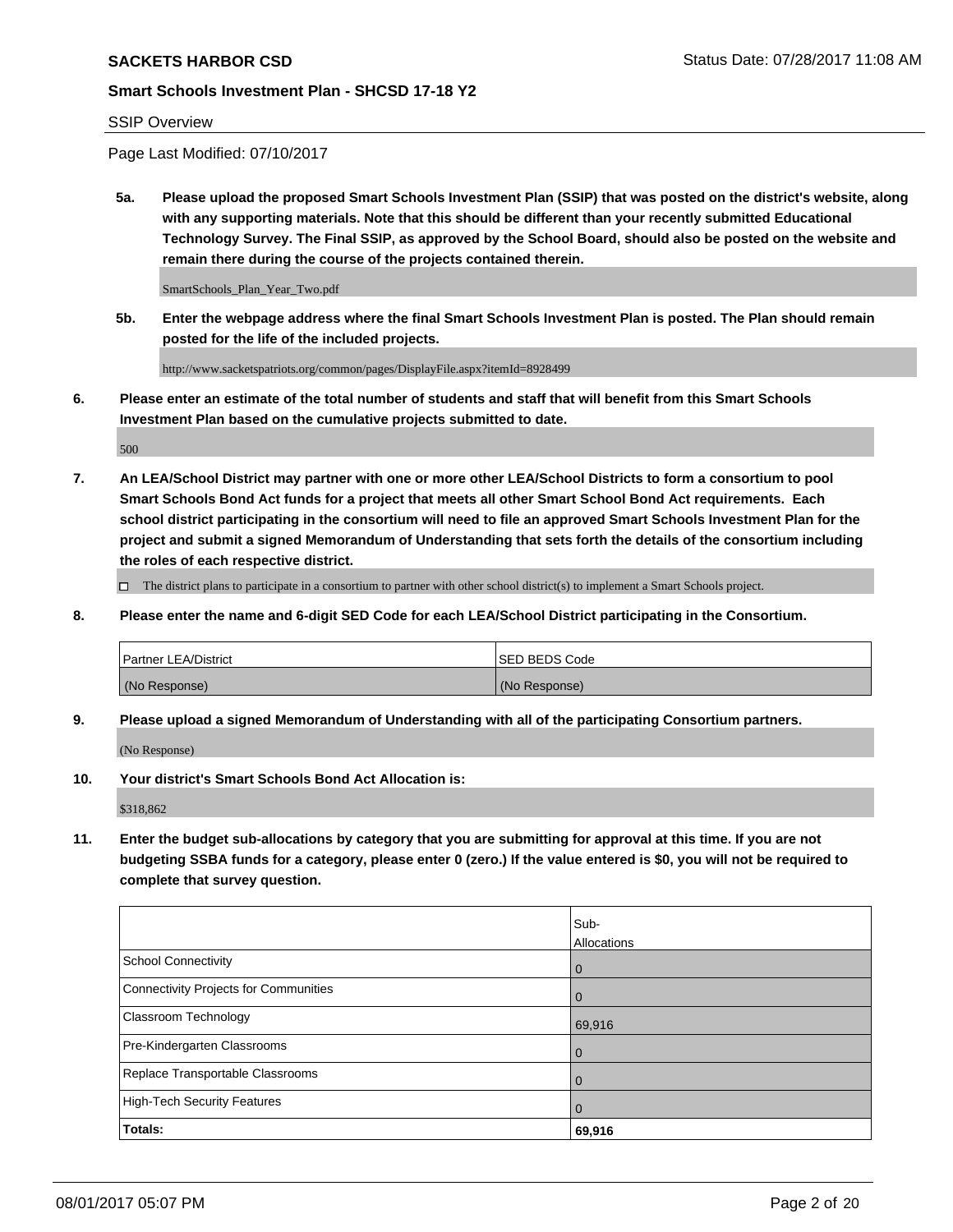### School Connectivity

Page Last Modified: 06/08/2017

## **Group 1**

- **1. In order for students and faculty to receive the maximum benefit from the technology made available under the Smart Schools Bond Act, their school buildings must possess sufficient connectivity infrastructure to ensure that devices can be used during the school day. Smart Schools Investment Plans must demonstrate that:**
	- **sufficient infrastructure that meets the Federal Communications Commission's 100 Mbps per 1,000 students standard currently exists in the buildings where new devices will be deployed, or**
	- **is a planned use of a portion of Smart Schools Bond Act funds, or**
	- **is under development through another funding source.**

**Smart Schools Bond Act funds used for technology infrastructure or classroom technology investments must increase the number of school buildings that meet or exceed the minimum speed standard of 100 Mbps per 1,000 students and staff within 12 months. This standard may be met on either a contracted 24/7 firm service or a "burstable" capability. If the standard is met under the burstable criteria, it must be:**

**1. Specifically codified in a service contract with a provider, and**

**2. Guaranteed to be available to all students and devices as needed, particularly during periods of high demand, such as computer-based testing (CBT) periods.**

**Please describe how your district already meets or is planning to meet this standard within 12 months of plan submission.**

(No Response)

- **1a. If a district believes that it will be impossible to meet this standard within 12 months, it may apply for a waiver of this requirement, as described on the Smart Schools website. The waiver must be filed and approved by SED prior to submitting this survey.**
	- By checking this box, you are certifying that the school district has an approved waiver of this requirement on file with the New York State Education Department.

### **2. Connectivity Speed Calculator (Required)**

|                         | l Number of<br><b>Students</b> | Multiply by<br>100 Kbps | Divide by 1000   Current Speed<br>to Convert to<br>Required<br>l Speed in Mb | in Mb            | Expected<br>Speed to be<br>Attained Within Required<br>12 Months | <b>Expected Date</b><br>When<br>Speed Will be<br><b>Met</b> |
|-------------------------|--------------------------------|-------------------------|------------------------------------------------------------------------------|------------------|------------------------------------------------------------------|-------------------------------------------------------------|
| <b>Calculated Speed</b> | (No<br>Response)               | (No Response)           | (No<br>Response)                                                             | (No<br>Response) | (No<br>Response)                                                 | l (No<br>Response)                                          |

## **3. Describe how you intend to use Smart Schools Bond Act funds for high-speed broadband and/or wireless connectivity projects in school buildings.**

(No Response)

**4. Describe the linkage between the district's District Instructional Technology Plan and the proposed projects. (There should be a link between your response to this question and your response to Question 1 in Part E. Curriculum and Instruction "What are the district's plans to use digital connectivity and technology to improve teaching and learning?)**

(No Response)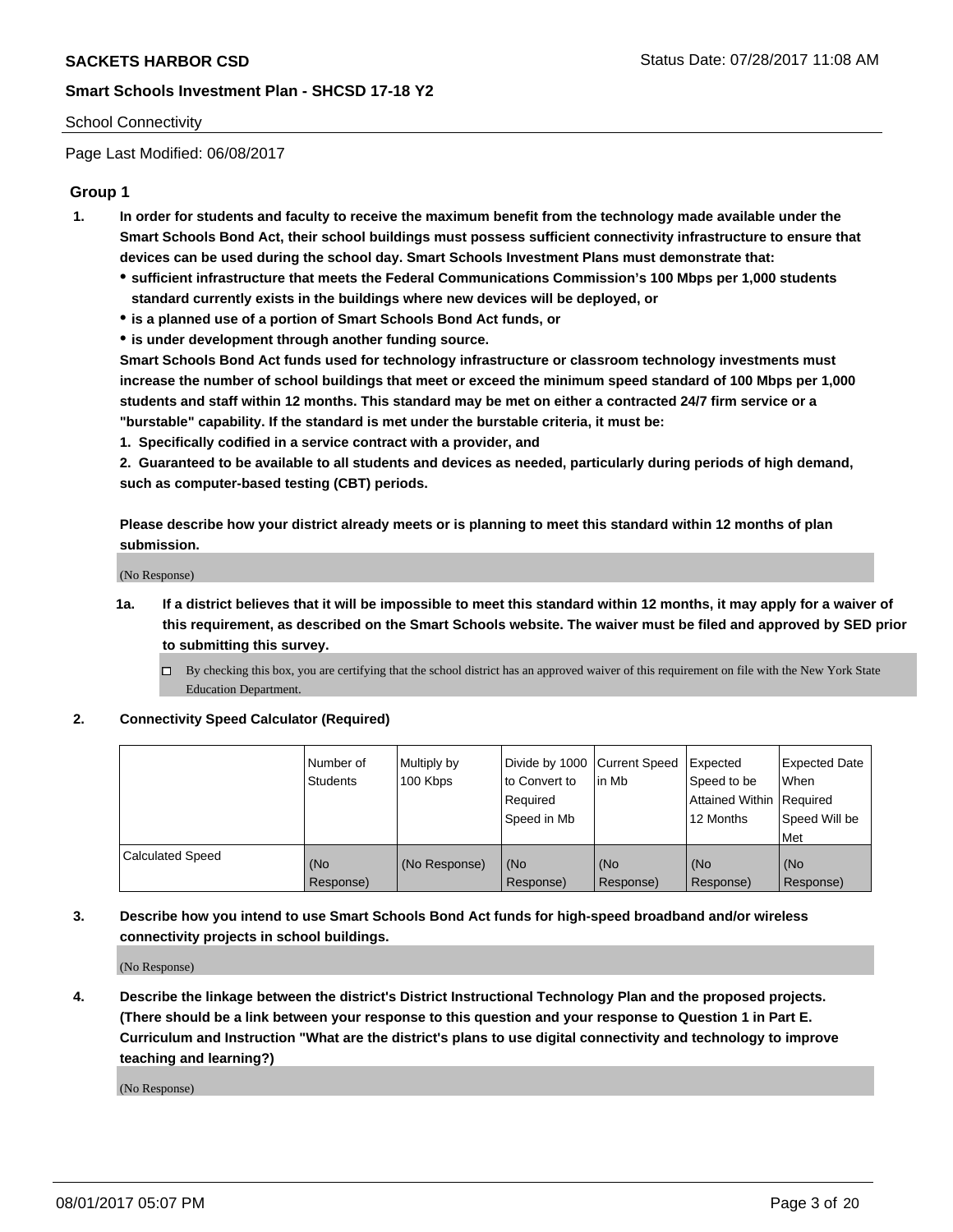## School Connectivity

Page Last Modified: 06/08/2017

**5. If the district wishes to have students and staff access the Internet from wireless devices within the school building, or in close proximity to it, it must first ensure that it has a robust Wi-Fi network in place that has sufficient bandwidth to meet user demand.**

**Please describe how you have quantified this demand and how you plan to meet this demand.**

(No Response)

**6. As indicated on Page 5 of the guidance, the Office of Facilities Planning will have to conduct a preliminary review of all capital projects, including connectivity projects.**

**Please indicate on a separate row each project number given to you by the Office of Facilities Planning.**

| Project Number |  |
|----------------|--|
|                |  |
| (No Response)  |  |

**7. Certain high-tech security and connectivity infrastructure projects may be eligible for an expedited review process as determined by the Office of Facilities Planning.**

**Was your project deemed eligible for streamlined review?**

(No Response)

**8. Include the name and license number of the architect or engineer of record.**

| Name          | License Number |
|---------------|----------------|
| (No Response) | (No Response)  |

**9. If you are submitting an allocation for School Connectivity complete this table.**

**Note that the calculated Total at the bottom of the table must equal the Total allocation for this category that you entered in the SSIP Overview overall budget.** 

|                                            | Sub-              |
|--------------------------------------------|-------------------|
|                                            | <b>Allocation</b> |
| Network/Access Costs                       | (No Response)     |
| <b>Outside Plant Costs</b>                 | (No Response)     |
| School Internal Connections and Components | (No Response)     |
| <b>Professional Services</b>               | (No Response)     |
| Testing                                    | (No Response)     |
| <b>Other Upfront Costs</b>                 | (No Response)     |
| <b>Other Costs</b>                         | (No Response)     |
| Totals:                                    | 0                 |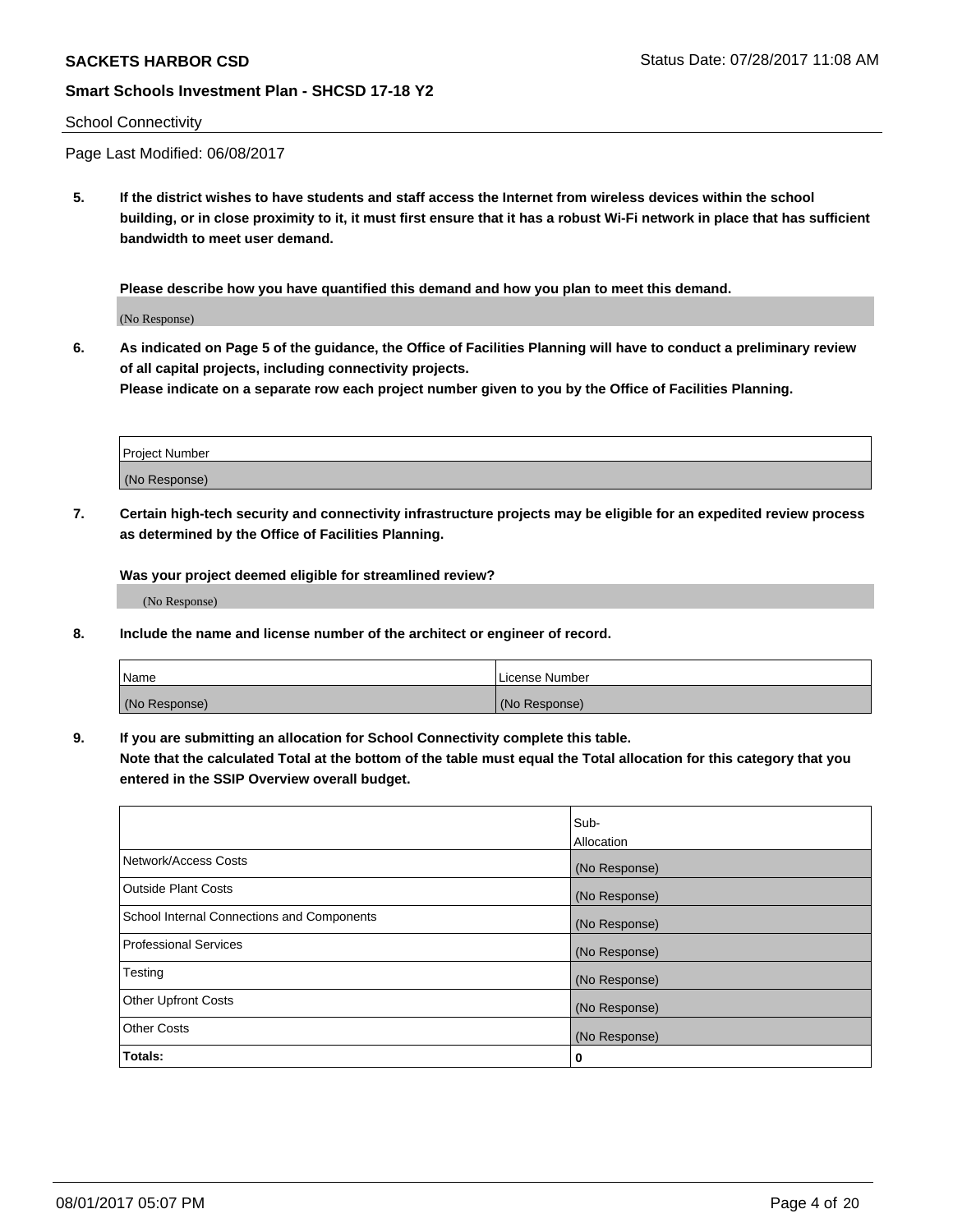### School Connectivity

Page Last Modified: 06/08/2017

**10. Please detail the type, quantity, per unit cost and total cost of the eligible items under each sub-category. This is especially important for any expenditures listed under the "Other" category. All expenditures must be eligible for tax-exempt financing to be reimbursed through the SSBA. Sufficient detail must be provided so that we can verify this is the case. If you have any questions, please contact us directly through smartschools@nysed.gov. NOTE: Wireless Access Points should be included in this category, not under Classroom Educational Technology, except those that will be loaned/purchased for nonpublic schools.**

| Select the allowable expenditure | Item to be purchased | Quantity      | Cost per Item | Total Cost    |
|----------------------------------|----------------------|---------------|---------------|---------------|
| type.                            |                      |               |               |               |
| Repeat to add another item under |                      |               |               |               |
| each type.                       |                      |               |               |               |
| (No Response)                    | (No Response)        | (No Response) | (No Response) | (No Response) |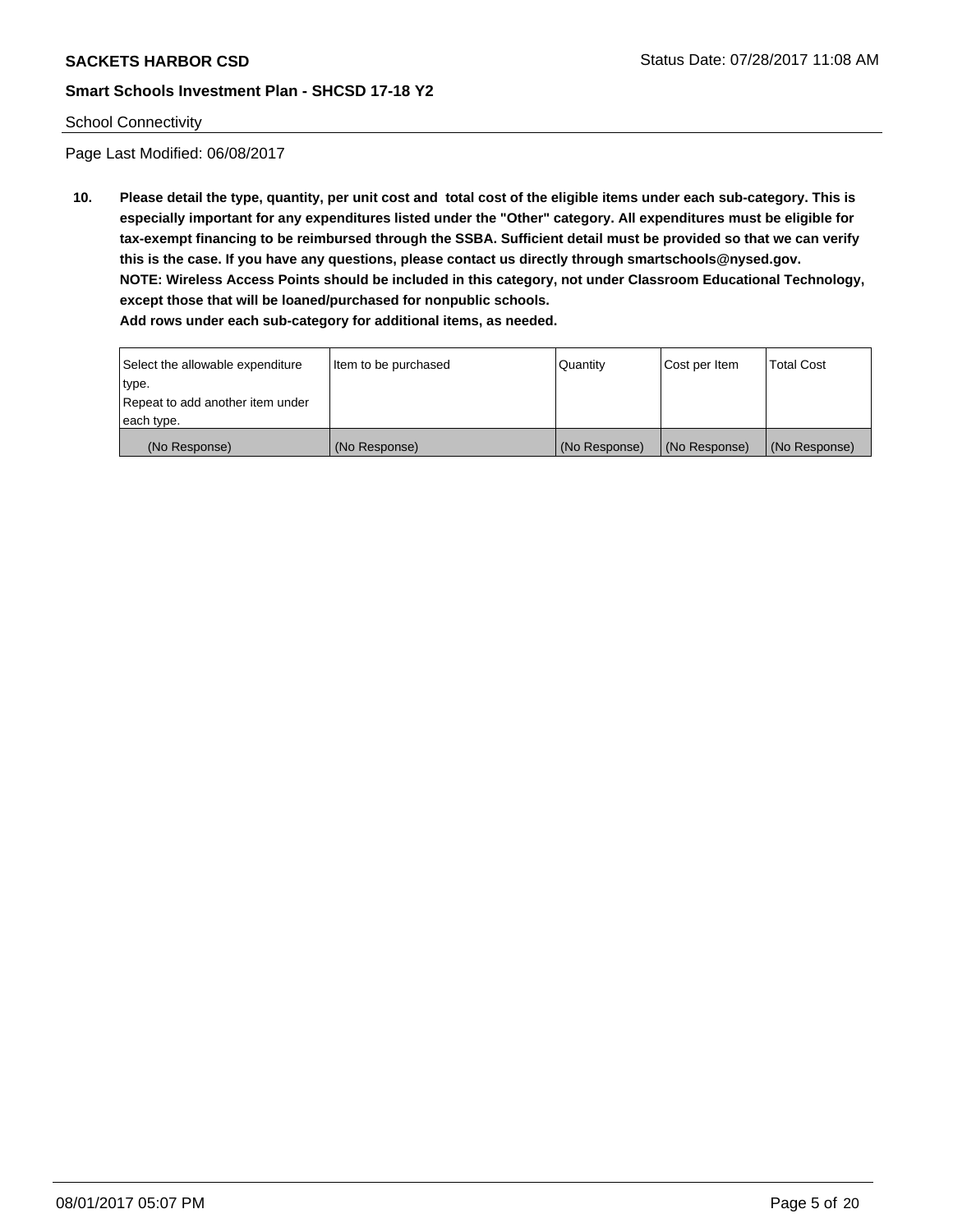Community Connectivity (Broadband and Wireless)

Page Last Modified: 06/08/2017

## **Group 1**

**1. Describe how you intend to use Smart Schools Bond Act funds for high-speed broadband and/or wireless connectivity projects in the community.**

(No Response)

**2. Please describe how the proposed project(s) will promote student achievement and increase student and/or staff access to the Internet in a manner that enhances student learning and/or instruction outside of the school day and/or school building.**

(No Response)

**3. Community connectivity projects must comply with all the necessary local building codes and regulations (building and related permits are not required prior to plan submission).**

 $\Box$  I certify that we will comply with all the necessary local building codes and regulations.

**4. Please describe the physical location of the proposed investment.**

(No Response)

**5. Please provide the initial list of partners participating in the Community Connectivity Broadband Project, along with their Federal Tax Identification (Employer Identification) number.**

| <b>Project Partners</b> | l Federal ID # |
|-------------------------|----------------|
| (No Response)           | (No Response)  |

**6. If you are submitting an allocation for Community Connectivity, complete this table. Note that the calculated Total at the bottom of the table must equal the Total allocation for this category that you entered in the SSIP Overview overall budget.**

|                                    | Sub-Allocation |
|------------------------------------|----------------|
| Network/Access Costs               | (No Response)  |
| Outside Plant Costs                | (No Response)  |
| <b>Tower Costs</b>                 | (No Response)  |
| <b>Customer Premises Equipment</b> | (No Response)  |
| <b>Professional Services</b>       | (No Response)  |
| Testing                            | (No Response)  |
| <b>Other Upfront Costs</b>         | (No Response)  |
| <b>Other Costs</b>                 | (No Response)  |
| Totals:                            | 0              |

**7. Please detail the type, quantity, per unit cost and total cost of the eligible items under each sub-category. This is especially important for any expenditures listed under the "Other" category. All expenditures must be capital-bond eligible to be reimbursed through the SSBA. If you have any questions, please contact us directly through smartschools@nysed.gov.**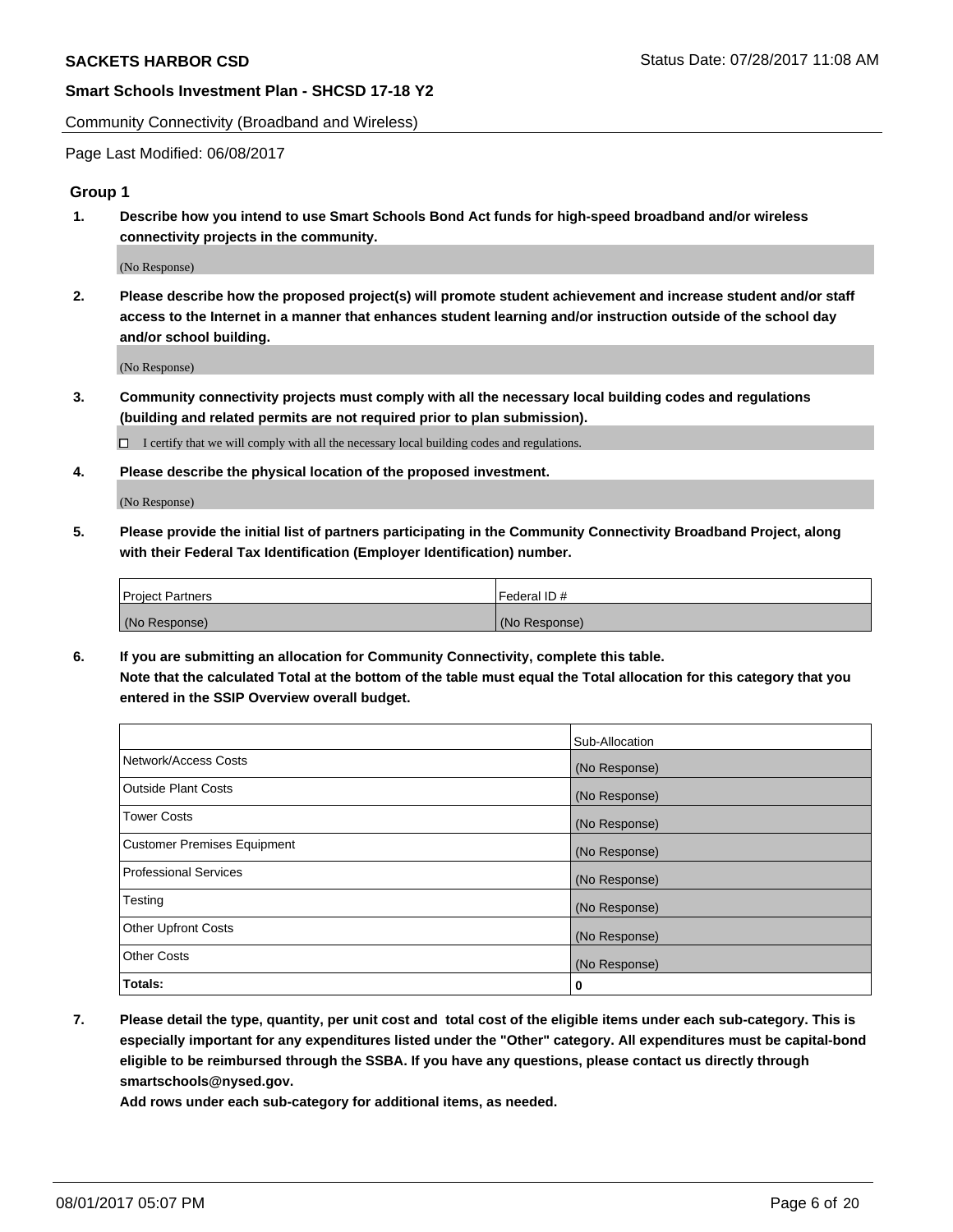Community Connectivity (Broadband and Wireless)

| Select the allowable expenditure<br>type.<br>Repeat to add another item under | Item to be purchased | Quantity      | Cost per Item | <b>Total Cost</b> |
|-------------------------------------------------------------------------------|----------------------|---------------|---------------|-------------------|
| each type.                                                                    |                      |               |               |                   |
| (No Response)                                                                 | (No Response)        | (No Response) | (No Response) | (No Response)     |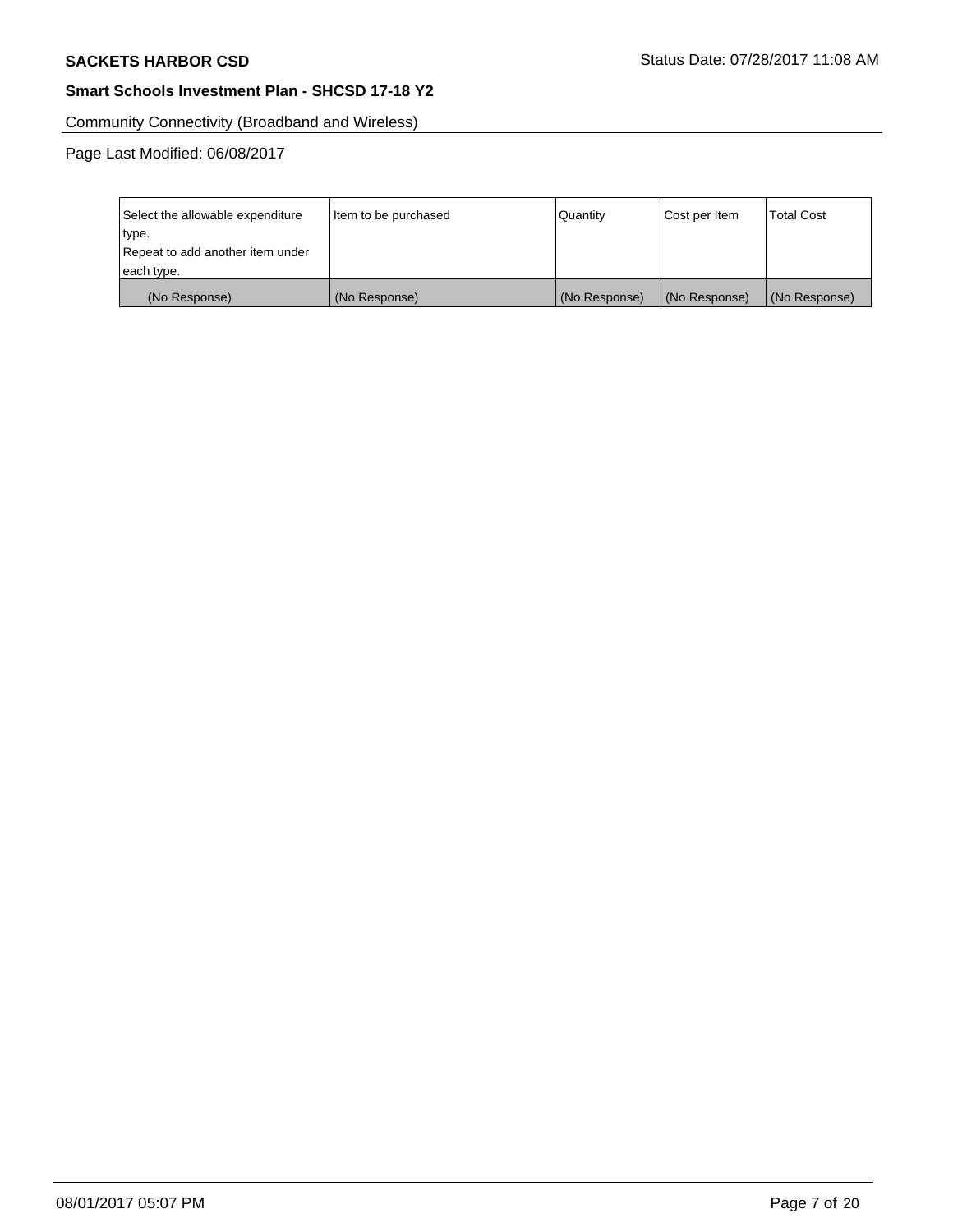### Classroom Learning Technology

Page Last Modified: 07/10/2017

## **Questions**

**1. In order for students and faculty to receive the maximum benefit from the technology made available under the Smart Schools Bond Act, their school buildings must possess sufficient connectivity infrastructure to ensure that devices can be used during the school day. Smart Schools Investment Plans must demonstrate that sufficient infrastructure that meets the Federal Communications Commission's 100 Mbps per 1,000 students standard currently exists in the buildings where new devices will be deployed, or is a planned use of a portion of Smart Schools Bond Act funds, or is under development through another funding source.**

**Smart Schools Bond Act funds used for technology infrastructure or classroom technology investments must increase the number of school buildings that meet or exceed the minimum speed standard of 100 Mbps per 1,000 students and staff within 12 months. This standard may be met on either a contracted 24/7 firm service or a "burstable" capability. If the standard is met under the burstable criteria, it must be:**

**1. Specifically codified in a service contract with a provider, and**

**2. Guaranteed to be available to all students and devices as needed, particularly during periods of high demand, such as computer-based testing (CBT) periods.**

**Please describe how your district already meets or is planning to meet this standard within 12 months of plan submission.**

Sackets Harbor Central School is already in compliance with the Federal Communications Commission minimum speed standard of 100 Mbps per 1,000 students. The network infrastructure of the school district combined with the internet speed of our ISP allow the district to meet these requirements

- **1a. If a district believes that it will be impossible to meet this standard within 12 months, it may apply for a waiver of this requirement, as described on the Smart Schools website. The waiver must be filed and approved by SED prior to submitting this survey.**
	- $\Box$  By checking this box, you are certifying that the school district has an approved waiver of this requirement on file with the New York State Education Department.

**2. Connectivity Speed Calculator (Required)**

|                         | Number of<br><b>Students</b> | Multiply by<br>100 Kbps | Divide by 1000 Current Speed<br>to Convert to<br>Required<br>Speed in Mb | in Mb | Expected<br>Speed to be<br>Attained Within Required<br>12 Months | <b>Expected Date</b><br><b>When</b><br>Speed Will be<br>Met |
|-------------------------|------------------------------|-------------------------|--------------------------------------------------------------------------|-------|------------------------------------------------------------------|-------------------------------------------------------------|
| <b>Calculated Speed</b> | 452                          | 45.200                  | 45.2 Mb                                                                  | 100   | (No<br>Response)                                                 | l (No<br>Response)                                          |

**3. If the district wishes to have students and staff access the Internet from wireless devices within the school building, or in close proximity to it, it must first ensure that it has a robust Wi-Fi network in place that has sufficient bandwidth to meet user demand.**

**Please describe how you have quantified this demand and how you plan to meet this demand.**

The Sackets Harbor Central School District purchased and deployed a wireless umbrella system 2 years ago spreading wireless internet access throughout the building. Prior to purchase, the specifications of the network were customized to ensure the proper bandwidth and speed were attainable to support anticipated network traffic.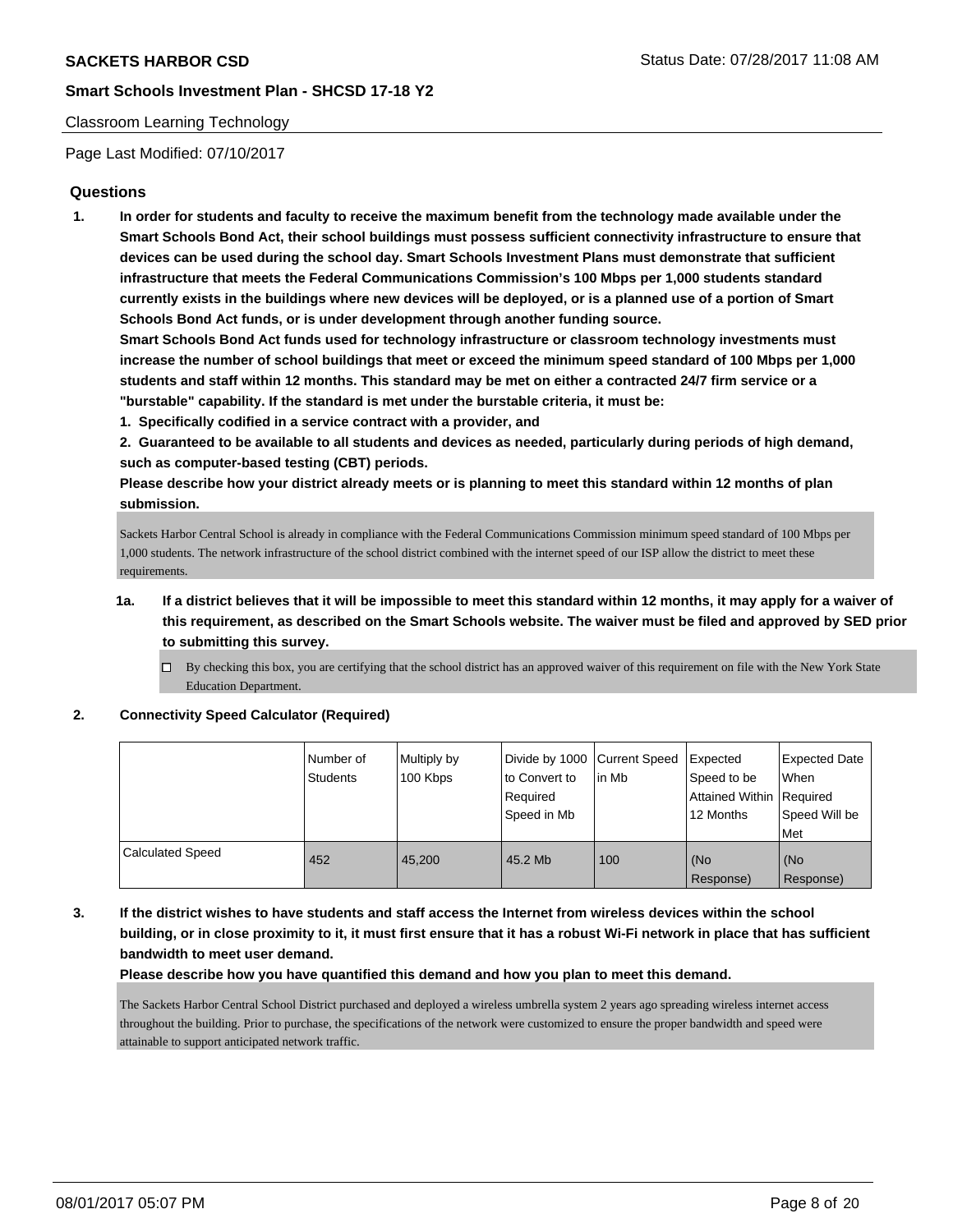## Classroom Learning Technology

Page Last Modified: 07/10/2017

**4. All New York State public school districts are required to complete and submit an Instructional Technology Plan survey to the New York State Education Department in compliance with Section 753 of the Education Law and per Part 100.12 of the Commissioner's Regulations.**

**Districts that include educational technology purchases as part of their Smart Schools Investment Plan must have a submitted and approved Instructional Technology Plan survey on file with the New York State Education Department.**

- By checking this box, you are certifying that the school district has an approved Instructional Technology Plan survey on file with the New York State Education Department.
- **5. Describe the devices you intend to purchase and their compatibility with existing or planned platforms or systems. Specifically address the adequacy of each facility's electrical, HVAC and other infrastructure necessary to install and support the operation of the planned technology.**

The Sackets Harbor Central School intends to purchase the following devices using our Smart Schools allocation:

• Laptops - Allow teachers and students to work seamlessly with their Google environment resources and provide a better experience browsing the

web for research projects and utilizing education driven games that enhance learning. These will replace aging and unreliable laptops. • Interactive Whiteboards - enhance the classroom learning experience for students and also the teaching experience for teachers. Interactive whiteboards allow the students to be more engaged and give teachers more tools to enhance learning. These boards will replace aging and unreliable interactive whiteboards.

\*Please note, our plan is to extend the funds over 8-10 years to ensure we have an appropriate replacement cycle in place. All of the devices will be contained in charging carts or stations to be stored in designated locations confirmed to have an adequate electrical supply. All laptops' batteries will be consistently charged to be ready for student and/or staff use. All classrooms have numerous outlets to permit electrical supply for interactive boards and for the charging carts or stations should they be located temporarily in these locations.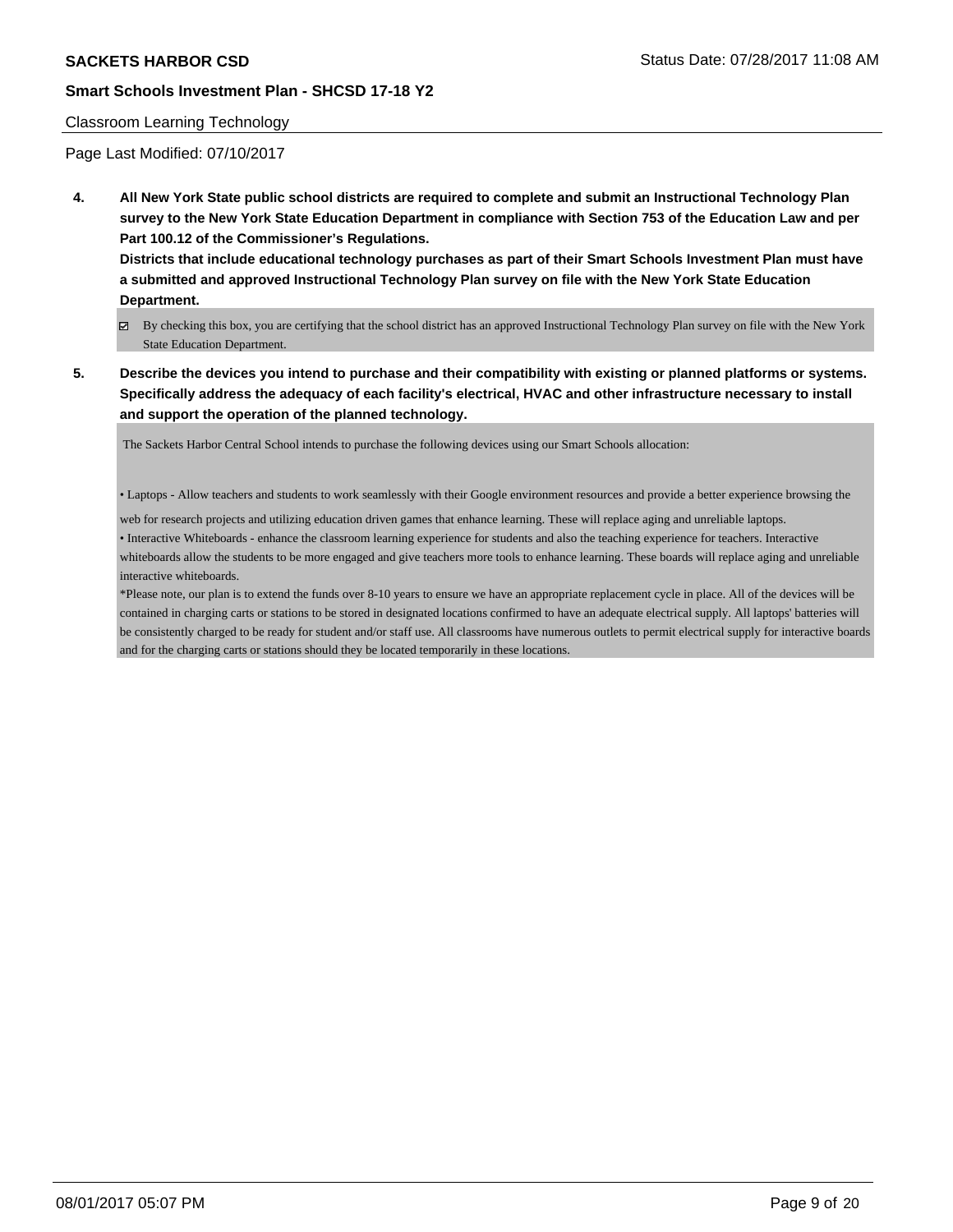### Classroom Learning Technology

Page Last Modified: 07/10/2017

- **6. Describe how the proposed technology purchases will:**
	- **> enhance differentiated instruction;**
	- **> expand student learning inside and outside the classroom;**
	- **> benefit students with disabilities and English language learners; and**
	- **> contribute to the reduction of other learning gaps that have been identified within the district.**

**The expectation is that districts will place a priority on addressing the needs of students who struggle to succeed in a rigorous curriculum. Responses in this section should specifically address this concern and align with the district's Instructional Technology Plan (in particular Question 2 of E. Curriculum and Instruction: "Does the district's instructional technology plan address the needs of students with disabilities to ensure equitable access to instruction, materials and assessments?" and Question 3 of the same section: "Does the district's instructional technology plan address the provision of assistive technology specifically for students with disabilities to ensure access to and participation in the general curriculum?"**

The proposed technology will enhance differentiated instruction, expand student learning, benefit students with disabilities and English Language Learners, and contribute to the reduction of other learning gaps that have been identified within the district.

Laptops - Chromebooks and the associated Google Apps for Education (GSuite), have proven to have a positive impact on student learning. Chromebooks utilize the power of the web to help students explore, discover, collaborate, and learn. The Internet allows students the resources and tools to accommodate different types of learners. One of the greatest benefits of the Chromebooks is that learning can take place anywhere and at any time. Google Drive, Gmail, and other Google products can be accessed from school or home. The Chromebooks will also be used to enhance our district's special education, academic intervention, and response to intervention services. The increase in the number of personal laptops also supports the transition to computer-based testing.

Interactive whiteboards - Teachers and students benefit from the use of SMART boards in classrooms. The effective use of the device benefits the teaching and learning process. The device provides additional ways for teachers to teach and for students to learn. Student engagement is increased and the use of the interactive whiteboard can help to accommodate different learning styles. The boards will be placed in both general and special education classrooms. All Sackets Harbor Central students are fully included in the general curriculum, thus, the inclusion of these devices in all classrooms will benefit all learners equally.

**7. Where appropriate, describe how the proposed technology purchases will enhance ongoing communication with parents and other stakeholders and help the district facilitate technology-based regional partnerships, including distance learning and other efforts.**

The Sackets Harbor Central School District prides itself on the use of technology to improve the home/school connection. The incorporation of these devices have the potential to enhance ongoing communication with parents and other stakeholders. Chromebooks have apps and programs which allow parents/guardians to see what projects and/or skills their children are working on. Parents will have more of an opportunity to directly assist their child on the home front.

Our school district is currently involved in a Distance Learning consortium facilitated by the Jefferson-Lewis BOCES. Through our participation in this group, area school districts are collaborating to increase distance learning opportunities for teachers and students alike. Whether the opportunities are online field trips for elementary students, shared courses for high school students, or professional development offered to teachers, increasing the number of personal devices available for students and teachers will help to ensure the success of distance learning initiatives.

The Sackets Harbor Parent Teacher Organization (PTO) has been integral in helping to sustain technology hardware in our school building. For instance, they have provided our district with 1-2 interactive whiteboards per year and members of the group have written a grant to get our school an iPad cart. This group has a vested interest in the success of our technology integration program and is fully supportive of our plan to continue to populate our classrooms with these valuable teaching and learning resources.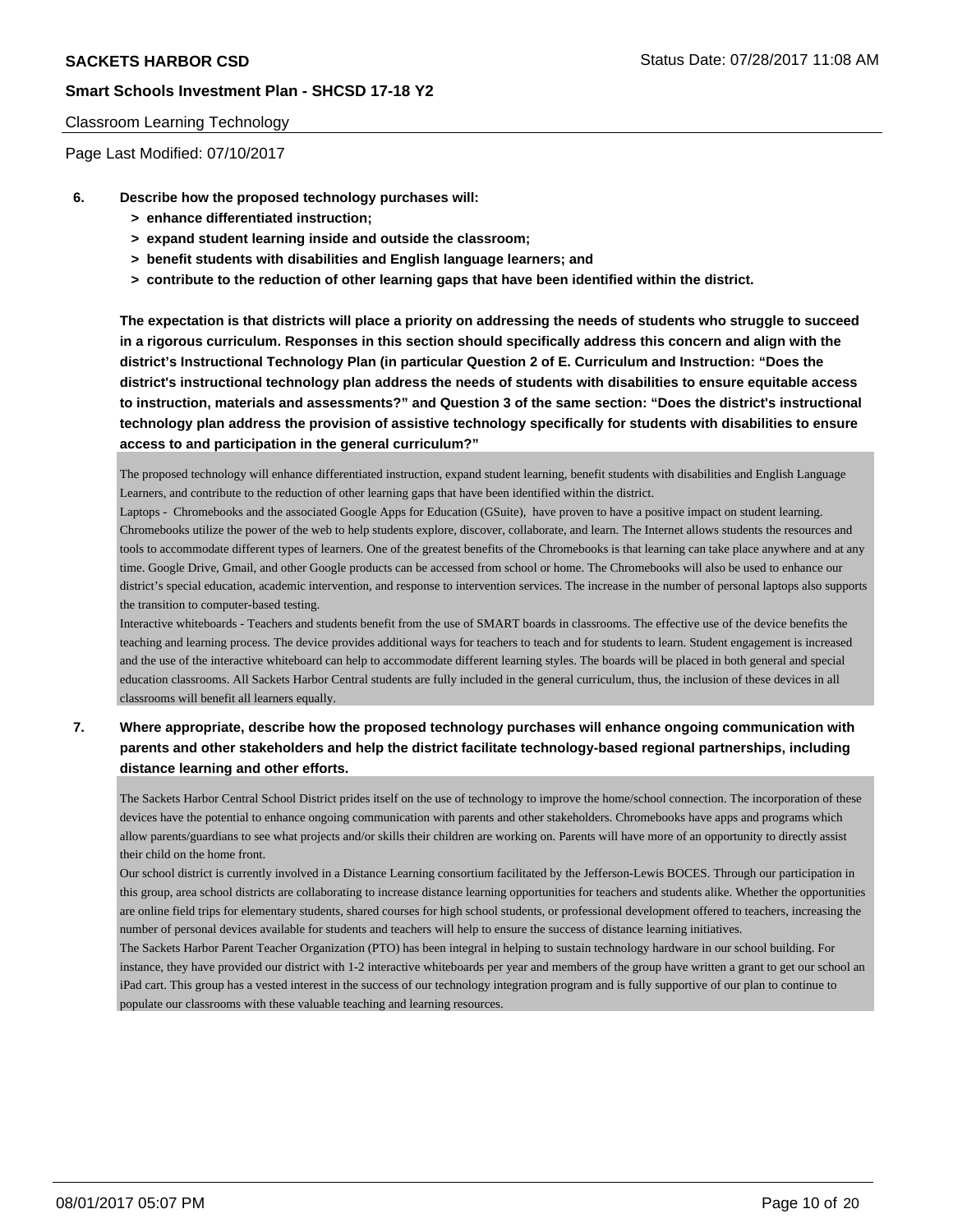### Classroom Learning Technology

Page Last Modified: 07/10/2017

**8. Describe the district's plan to provide professional development to ensure that administrators, teachers and staff can employ the technology purchased to enhance instruction successfully.**

**Note: This response should be aligned and expanded upon in accordance with your district's response to Question 1 of F. Professional Development of your Instructional Technology Plan: "Please provide a summary of professional development offered to teachers and staff, for the time period covered by this plan, to support technology to enhance teaching and learning. Please include topics, audience and method of delivery within your summary."**

In accordance with the Sackets Harbor Central School Technology Plan, we plan to provide quality professional development to ensure that administrators, teachers, and staff can employ the devices to enhance teaching and learning. The professional development will occur in a variety of ways throughout the time period of implementation and evaluation. We will utilize both external and internal resources to meet our professional development needs.

 The table below provides a summary of the professional development to be offered for the time period covered by this plan to support technology to enhance teaching and learning.

| Professional Development Topic                                                                                                                      | Audience                           | Method of Delivery                                                                                                                                                                                                                                                                                                                                                                                                            |
|-----------------------------------------------------------------------------------------------------------------------------------------------------|------------------------------------|-------------------------------------------------------------------------------------------------------------------------------------------------------------------------------------------------------------------------------------------------------------------------------------------------------------------------------------------------------------------------------------------------------------------------------|
| iPad Basics<br>Integrating iPads into the classroom<br>Using the iPad to support literacy<br>Using the iPad for RTI<br>The iPad and data collection | <b>Teachers and Administrators</b> | K-12 faculty meeting professional development<br>provided by technology coordinator and/or<br>teachers sharing best practices.<br>Classroom consultation provided by technology<br>coordinator and/or MORIC Model Schools<br>Technology Integration<br>Peer-to-peer support<br>Online professional development provided by<br>Apple Education.<br>Job-embedded professional development                                       |
| Chromebook/Google for Education Professional<br>Development                                                                                         | Teachers and administrators        | K-12 faculty meeting professional development<br>provided by technology coordinator and/or<br>teachers sharing best practices.<br>Classroom consultation provided by technology<br>coordinator and/or MORIC Model Schools<br>Technology Integration<br>Peer-to-peer support<br>Online professional development provided by<br>Google for Education and Google Apps for<br>Education.<br>Job-embedded professional development |
| Interactive Flat Panel Professional Development                                                                                                     | <b>Teachers and Administrators</b> | K-12 faculty meeting professional development<br>provided by technology coordinator and/or<br>teachers sharing best practices.<br>Classroom consultation provided by technology<br>coordinator and/or Model Schools Technology<br>Integration<br>Peer-to-peer support<br>Professional development (in-person and<br>online)provided by SMART Training for<br>Education.<br>Job-embedded professional development.             |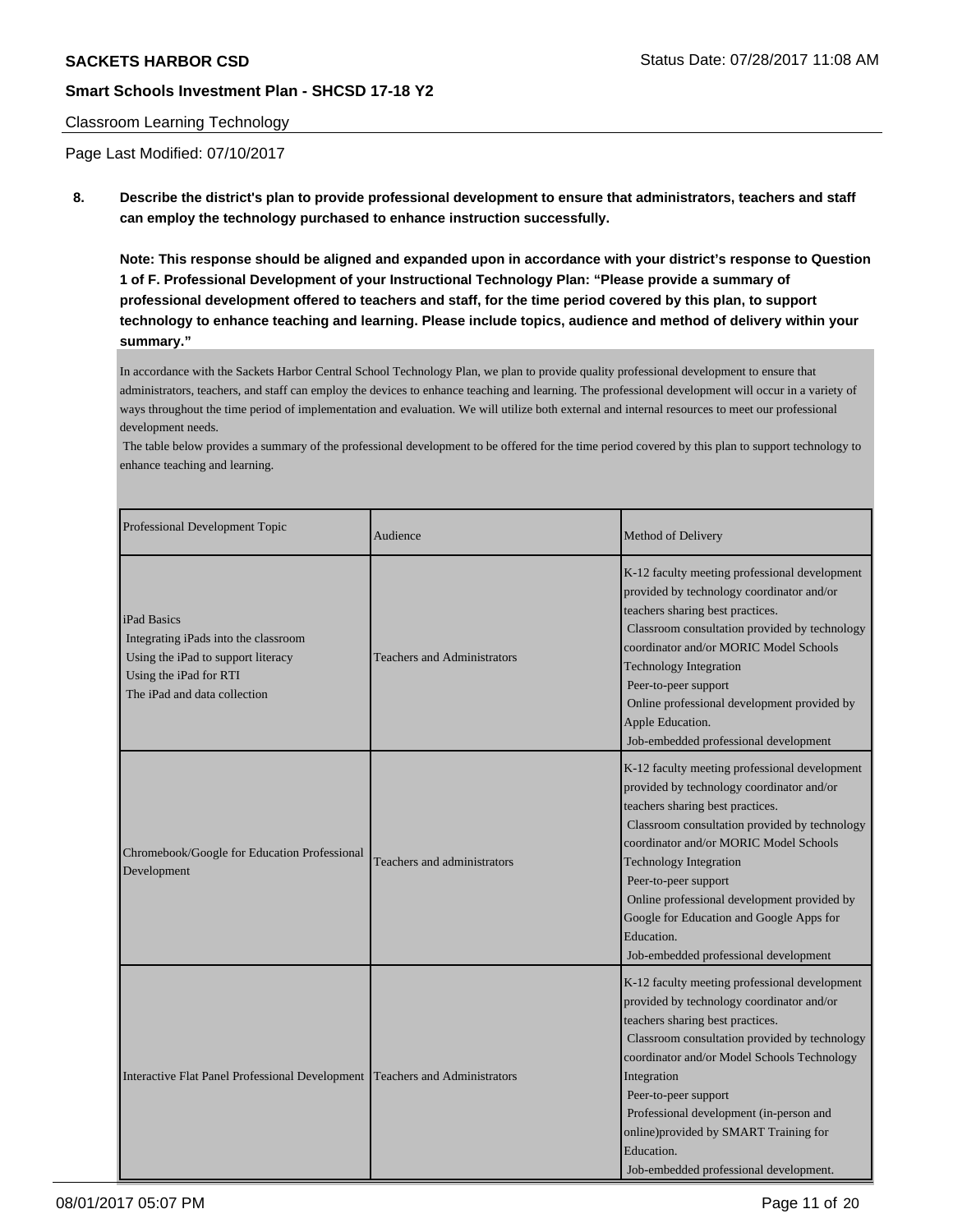### Classroom Learning Technology

Page Last Modified: 07/10/2017

**9. Districts must contact the SUNY/CUNY teacher preparation program that supplies the largest number of the district's new teachers to request advice on innovative uses and best practices at the intersection of pedagogy and educational technology.**

By checking this box, you certify that you have contacted the SUNY/CUNY teacher preparation program that supplies the largest number of your new teachers to request advice on these issues.

**9a. Please enter the name of the SUNY or CUNY Institution that you contacted.**

SUNY Potsdam

**9b. Enter the primary Institution phone number.**

(315) 267-2670

**9c. Enter the name of the contact person with whom you consulted and/or will be collaborating with on innovative uses of technology and best practices.**

Tony Betrus

**10. A district whose Smart Schools Investment Plan proposes the purchase of technology devices and other hardware must account for nonpublic schools in the district.**

**Are there nonpublic schools within your school district?**

Yes

- $\boxtimes$  No
- **11. Nonpublic Classroom Technology Loan Calculator**

**The Smart Schools Bond Act provides that any Classroom Learning Technology purchases made using Smart Schools funds shall be lent, upon request, to nonpublic schools in the district. However, no school district shall be required to loan technology in amounts greater than the total obtained and spent on technology pursuant to the Smart Schools Bond Act and the value of such loan may not exceed the total of \$250 multiplied by the nonpublic school enrollment in the base year at the time of enactment.**

**See:**

**http://www.p12.nysed.gov/mgtserv/smart\_schools/docs/Smart\_Schools\_Bond\_Act\_Guidance\_04.27.15\_Final.pdf.**

|                                       | 1. Classroom<br>Technology<br>Sub-allocation | 2. Public<br>l Enrollment<br>$(2014-15)$ | 3. Nonpublic<br>Enrollment<br>$(2014-15)$ | l 4. Sum of<br>l Public and<br>l Nonpublic<br>l Enrollment | 15. Total Per<br>Pupil Sub-<br>lallocation                                                    | 6. Total<br>  Nonpublic Loan  <br>Amount |
|---------------------------------------|----------------------------------------------|------------------------------------------|-------------------------------------------|------------------------------------------------------------|-----------------------------------------------------------------------------------------------|------------------------------------------|
| Calculated Nonpublic Loan<br>  Amount |                                              |                                          |                                           |                                                            | (No Response)   (No Response)   (No Response)   (No Response)   (No Response)   (No Response) |                                          |

- **12. To ensure the sustainability of technology purchases made with Smart Schools funds, districts must demonstrate a long-term plan to maintain and replace technology purchases supported by Smart Schools Bond Act funds. This sustainability plan shall demonstrate a district's capacity to support recurring costs of use that are ineligible for Smart Schools Bond Act funding such as device maintenance, technical support, Internet and wireless fees, maintenance of hotspots, staff professional development, building maintenance and the replacement of incidental items. Further, such a sustainability plan shall include a long-term plan for the replacement of purchased devices and equipment at the end of their useful life with other funding sources.**
	- $\boxtimes$  By checking this box, you certify that the district has a sustainability plan as described above.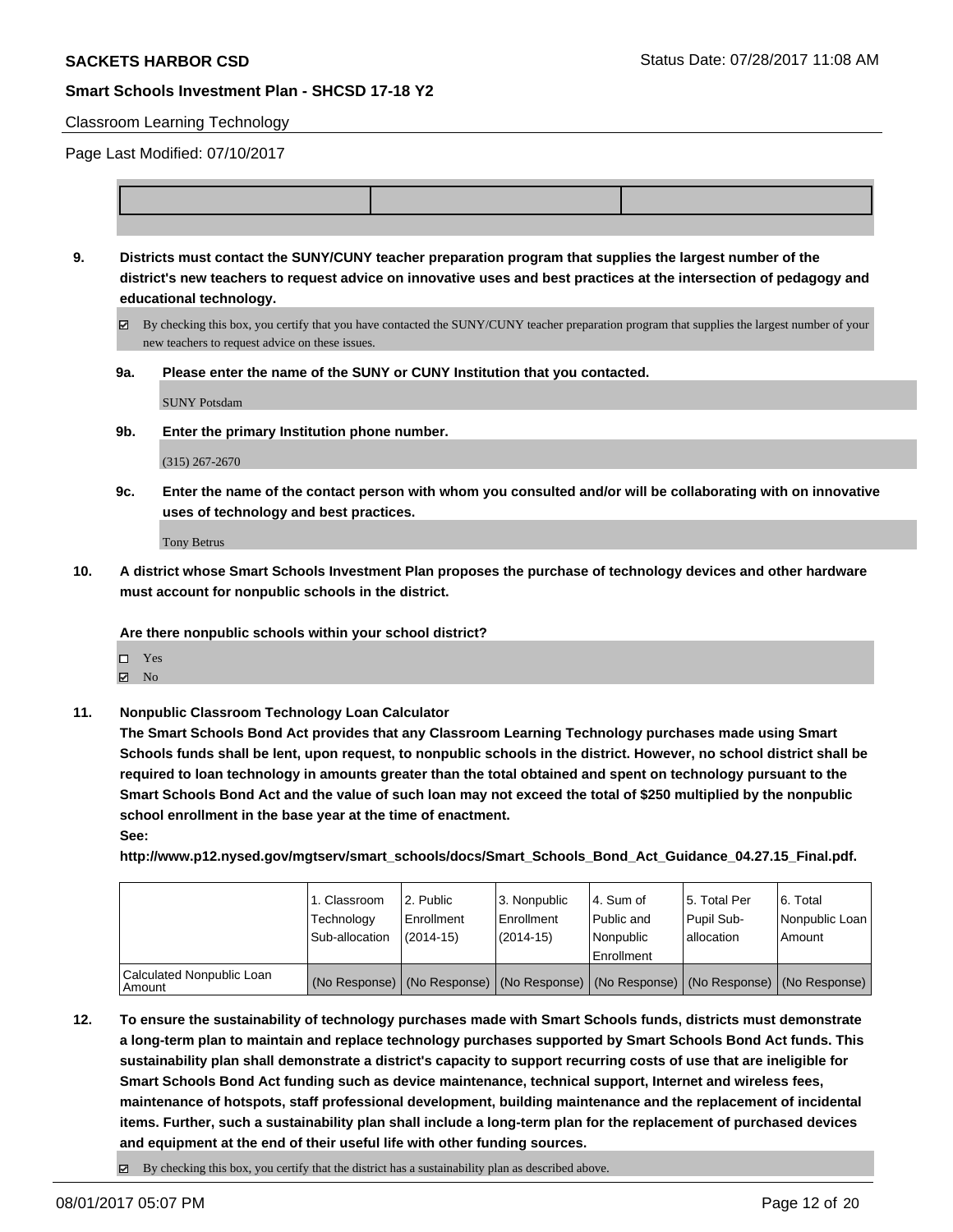### Classroom Learning Technology

Page Last Modified: 07/10/2017

**13. Districts must ensure that devices purchased with Smart Schools Bond funds will be distributed, prepared for use, maintained and supported appropriately. Districts must maintain detailed device inventories in accordance with generally accepted accounting principles.**

By checking this box, you certify that the district has a distribution and inventory management plan and system in place.

**14. If you are submitting an allocation for Classroom Learning Technology complete this table. Note that the calculated Total at the bottom of the table must equal the Total allocation for this category that you entered in the SSIP Overview overall budget.**

|                         | Sub-Allocation |
|-------------------------|----------------|
| Interactive Whiteboards | 16,018         |
| Computer Servers        | (No Response)  |
| Desktop Computers       | (No Response)  |
| <b>Laptop Computers</b> | 40,385         |
| <b>Tablet Computers</b> | (No Response)  |
| <b>Other Costs</b>      | 13,513         |
| Totals:                 | 69,916         |

**15. Please detail the type, quantity, per unit cost and total cost of the eligible items under each sub-category. This is especially important for any expenditures listed under the "Other" category. All expenditures must be capital-bond eligible to be reimbursed through the SSBA. If you have any questions, please contact us directly through smartschools@nysed.gov.**

**Please specify in the "Item to be Purchased" field which specific expenditures and items are planned to meet the district's nonpublic loan requirement, if applicable.**

**NOTE: Wireless Access Points that will be loaned/purchased for nonpublic schools should ONLY be included in this category, not under School Connectivity, where public school districts would list them. Add rows under each sub-category for additional items, as needed.**

| Select the allowable expenditure<br>type.<br>Repeat to add another item under<br>each type. | Item to be Purchased         | Quantity       | Cost per Item | <b>Total Cost</b> |
|---------------------------------------------------------------------------------------------|------------------------------|----------------|---------------|-------------------|
| Interactive Whiteboards                                                                     | Interactive Flat panel       | 5              | 2,874         | 14,370            |
| Interactive Whiteboards                                                                     | Interactive Flat panel Stand | 4              | 412           | 1,648             |
| <b>Laptop Computers</b>                                                                     | Chromebooks                  | 205            | 197           | 40,385            |
| <b>Other Costs</b>                                                                          | <b>Chromebook Licenses</b>   | 205            | 25            | 5,125             |
| <b>Other Costs</b>                                                                          | <b>Charging Cabinets</b>     | 20             | 192           | 3,840             |
| <b>Other Costs</b>                                                                          | <b>Charging Station</b>      | 6              | 48            | 288               |
| <b>Other Costs</b>                                                                          | Open Charging Cart           | 7              | 226           | 1,582             |
| <b>Other Costs</b>                                                                          | Projector                    | $\overline{2}$ | 1,339         | 2,678             |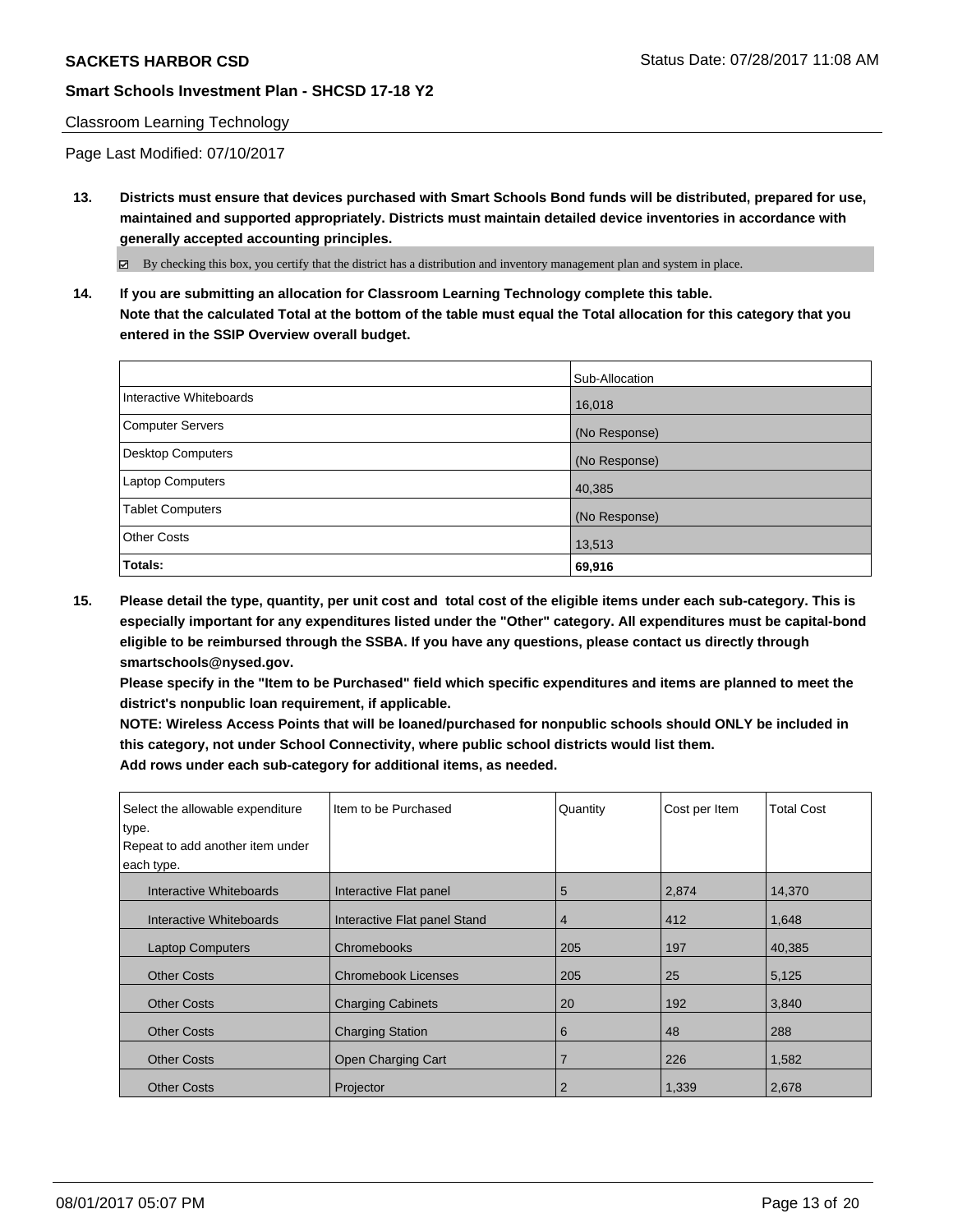### Pre-Kindergarten Classrooms

Page Last Modified: 06/08/2017

### **Group 1**

**1. Provide information regarding how and where the district is currently serving pre-kindergarten students and justify the need for additional space with enrollment projections over 3 years.**

(No Response)

- **2. Describe the district's plan to construct, enhance or modernize education facilities to accommodate prekindergarten programs. Such plans must include:**
	- **Specific descriptions of what the district intends to do to each space;**
	- **An affirmation that pre-kindergarten classrooms will contain a minimum of 900 square feet per classroom;**
	- **The number of classrooms involved;**
	- **The approximate construction costs per classroom; and**
	- **Confirmation that the space is district-owned or has a long-term lease that exceeds the probable useful life of the improvements.**

(No Response)

**3. Smart Schools Bond Act funds may only be used for capital construction costs. Describe the type and amount of additional funds that will be required to support ineligible ongoing costs (e.g. instruction, supplies) associated with any additional pre-kindergarten classrooms that the district plans to add.**

(No Response)

**4. All plans and specifications for the erection, repair, enlargement or remodeling of school buildings in any public school district in the State must be reviewed and approved by the Commissioner. Districts that plan capital projects using their Smart Schools Bond Act funds will undergo a Preliminary Review Process by the Office of Facilities Planning.**

**Please indicate on a separate row each project number given to you by the Office of Facilities Planning.**

| Project Number |  |
|----------------|--|
| (No Response)  |  |

**5. If you have made an allocation for Pre-Kindergarten Classrooms, complete this table. Note that the calculated Total at the bottom of the table must equal the Total allocation for this category that you entered in the SSIP Overview overall budget.**

| Totals:                                  | 0              |
|------------------------------------------|----------------|
| Other Costs                              | (No Response)  |
| Enhance/Modernize Educational Facilities | (No Response)  |
| Construct Pre-K Classrooms               | (No Response)  |
|                                          | Sub-Allocation |

**6. Please detail the type, quantity, per unit cost and total cost of the eligible items under each sub-category. This is especially important for any expenditures listed under the "Other" category. All expenditures must be capital-bond eligible to be reimbursed through the SSBA. If you have any questions, please contact us directly through smartschools@nysed.gov.**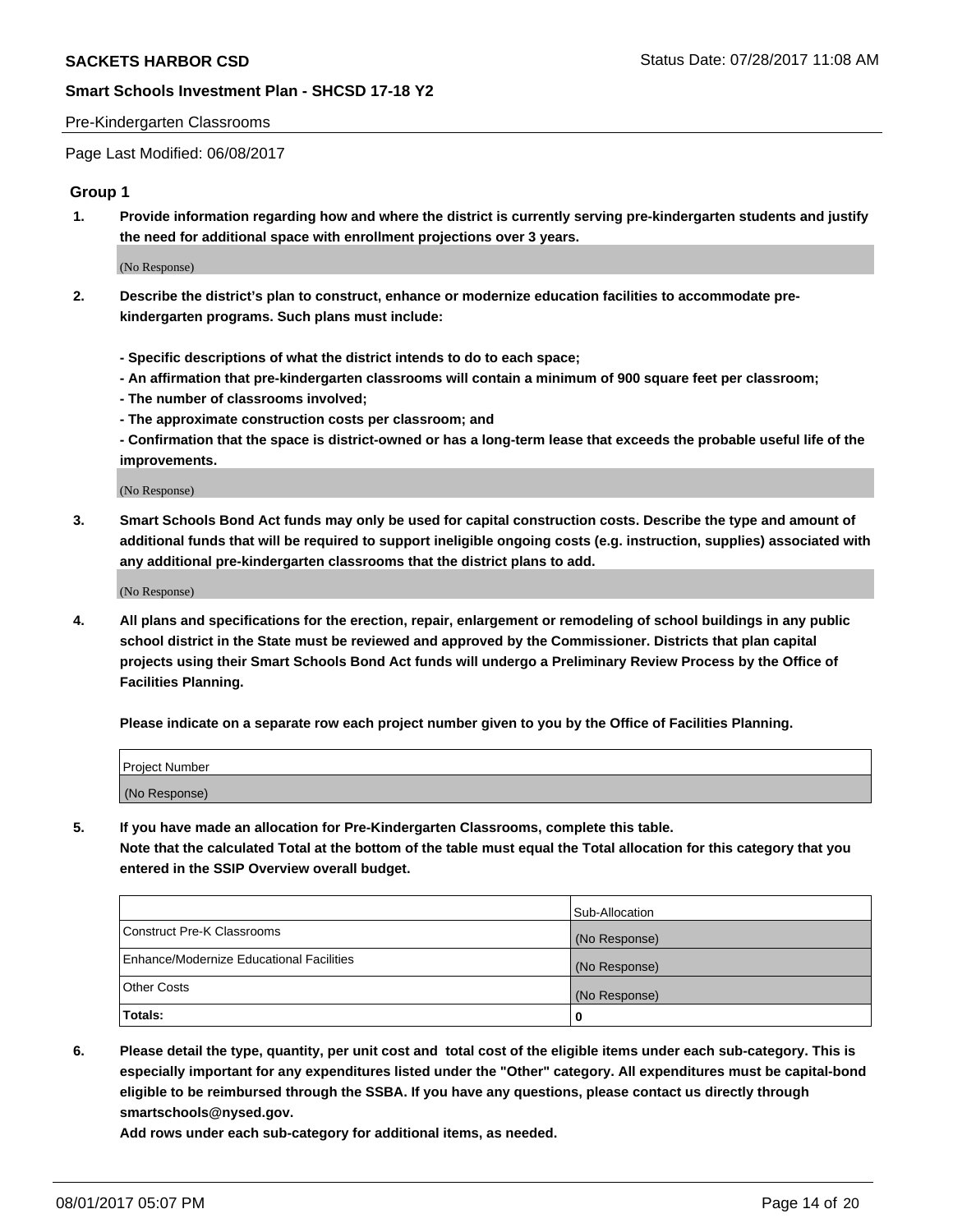# Pre-Kindergarten Classrooms

| Select the allowable expenditure | Item to be purchased | Quantity      | Cost per Item | <b>Total Cost</b> |
|----------------------------------|----------------------|---------------|---------------|-------------------|
| type.                            |                      |               |               |                   |
| Repeat to add another item under |                      |               |               |                   |
| each type.                       |                      |               |               |                   |
| (No Response)                    | (No Response)        | (No Response) | (No Response) | (No Response)     |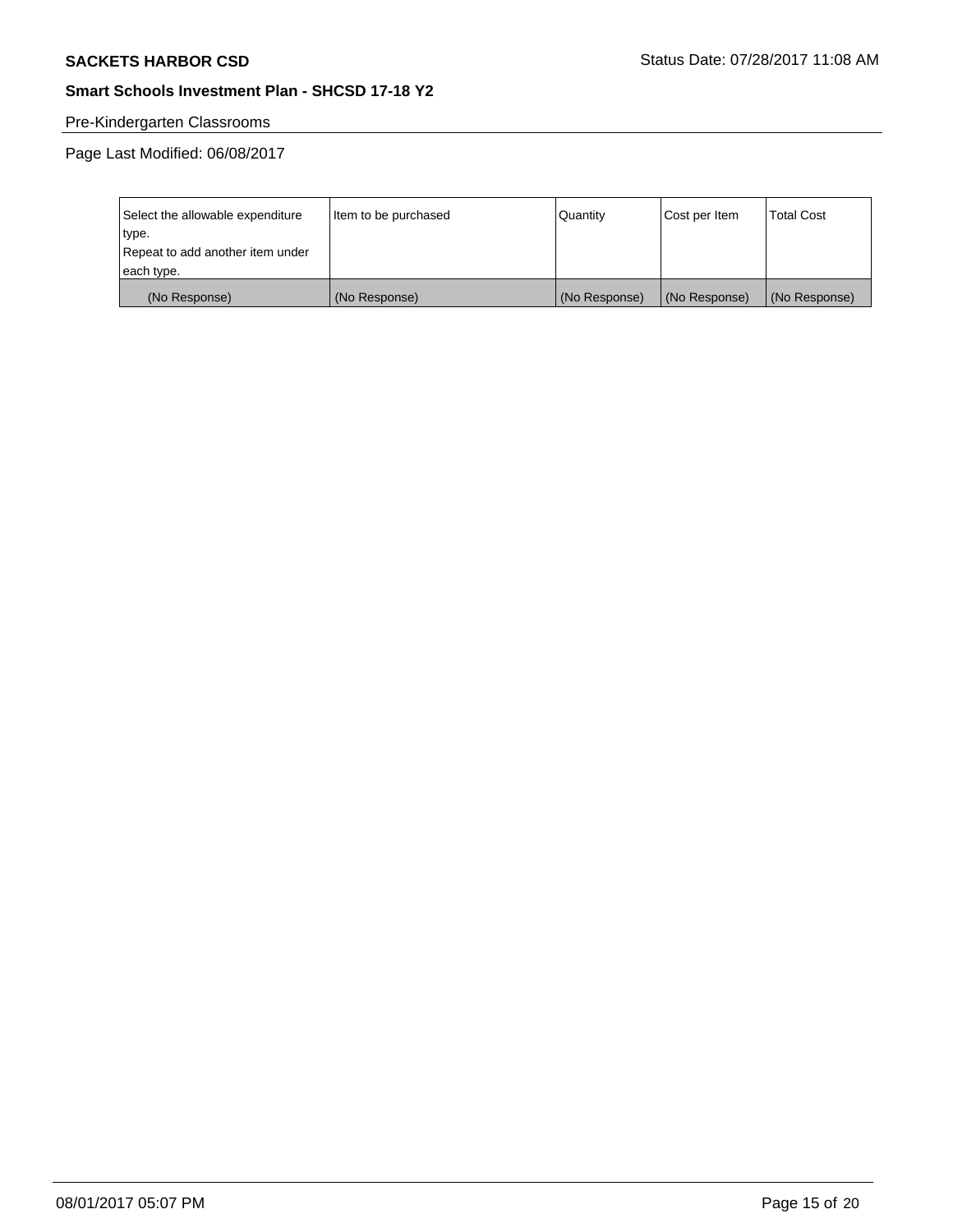### Replace Transportable Classrooms

Page Last Modified: 06/08/2017

### **Group 1**

**1. Describe the district's plan to construct, enhance or modernize education facilities to provide high-quality instructional space by replacing transportable classrooms.**

(No Response)

**2. All plans and specifications for the erection, repair, enlargement or remodeling of school buildings in any public school district in the State must be reviewed and approved by the Commissioner. Districts that plan capital projects using their Smart Schools Bond Act funds will undergo a Preliminary Review Process by the Office of Facilities Planning.**

**Please indicate on a separate row each project number given to you by the Office of Facilities Planning.**

| Project Number |  |
|----------------|--|
| (No Response)  |  |

**3. For large projects that seek to blend Smart Schools Bond Act dollars with other funds, please note that Smart Schools Bond Act funds can be allocated on a pro rata basis depending on the number of new classrooms built that directly replace transportable classroom units.**

**If a district seeks to blend Smart Schools Bond Act dollars with other funds describe below what other funds are being used and what portion of the money will be Smart Schools Bond Act funds.**

(No Response)

**4. If you have made an allocation for Replace Transportable Classrooms, complete this table. Note that the calculated Total at the bottom of the table must equal the Total allocation for this category that you entered in the SSIP Overview overall budget.**

|                                                | Sub-Allocation |
|------------------------------------------------|----------------|
| Construct New Instructional Space              | (No Response)  |
| Enhance/Modernize Existing Instructional Space | (No Response)  |
| Other Costs                                    | (No Response)  |
| Totals:                                        | $\Omega$       |

**5. Please detail the type, quantity, per unit cost and total cost of the eligible items under each sub-category. This is especially important for any expenditures listed under the "Other" category. All expenditures must be capital-bond eligible to be reimbursed through the SSBA. If you have any questions, please contact us directly through smartschools@nysed.gov.**

| Select the allowable expenditure | Item to be purchased | Quantity      | Cost per Item | <b>Total Cost</b> |
|----------------------------------|----------------------|---------------|---------------|-------------------|
| type.                            |                      |               |               |                   |
| Repeat to add another item under |                      |               |               |                   |
| each type.                       |                      |               |               |                   |
| (No Response)                    | (No Response)        | (No Response) | (No Response) | (No Response)     |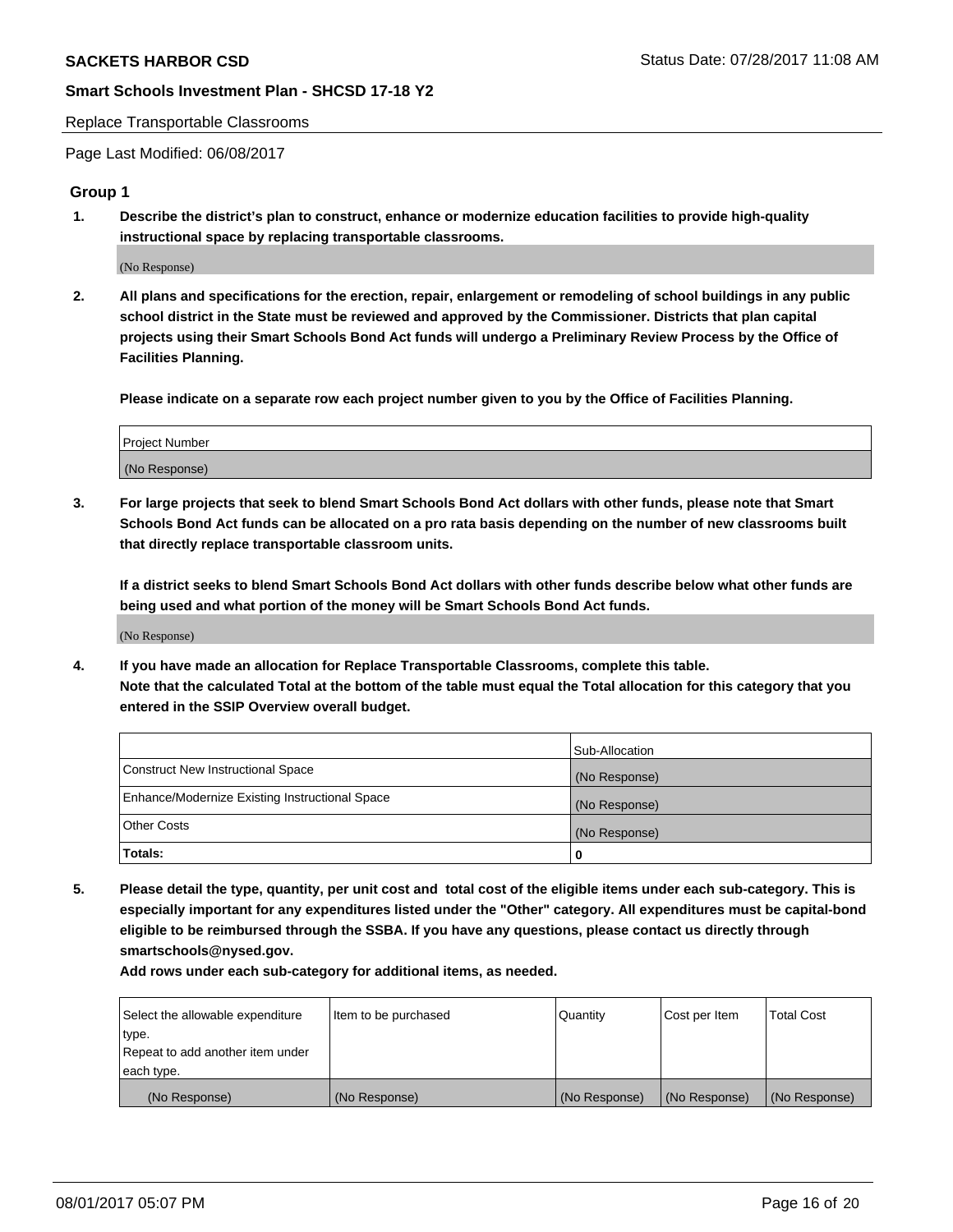## High-Tech Security Features

Page Last Modified: 06/08/2017

## **Group 1**

**1. Describe how you intend to use Smart Schools Bond Act funds to install high-tech security features in school buildings and on school campuses.**

(No Response)

**2. All plans and specifications for the erection, repair, enlargement or remodeling of school buildings in any public school district in the State must be reviewed and approved by the Commissioner. Districts that plan capital projects using their Smart Schools Bond Act funds will undergo a Preliminary Review Process by the Office of Facilities Planning.** 

**Please indicate on a separate row each project number given to you by the Office of Facilities Planning.**

| Project Number |  |
|----------------|--|
|                |  |
| (No Response)  |  |

- **3. Was your project deemed eligible for streamlined Review?**
	- Yes  $\hfill \square$  No
- **4. Include the name and license number of the architect or engineer of record.**

| Name          | l License Number |
|---------------|------------------|
| (No Response) | (No Response)    |

**5. If you have made an allocation for High-Tech Security Features, complete this table. Note that the calculated Total at the bottom of the table must equal the Total allocation for this category that you entered in the SSIP Overview overall budget.**

|                                                      | Sub-Allocation |
|------------------------------------------------------|----------------|
| Capital-Intensive Security Project (Standard Review) | (No Response)  |
| Electronic Security System                           | (No Response)  |
| <b>Entry Control System</b>                          | (No Response)  |
| Approved Door Hardening Project                      | (No Response)  |
| <b>Other Costs</b>                                   | (No Response)  |
| Totals:                                              | 0              |

**6. Please detail the type, quantity, per unit cost and total cost of the eligible items under each sub-category. This is especially important for any expenditures listed under the "Other" category. All expenditures must be capital-bond eligible to be reimbursed through the SSBA. If you have any questions, please contact us directly through smartschools@nysed.gov.**

| Select the allowable expenditure | Item to be purchased | Quantity      | Cost per Item | <b>Total Cost</b> |
|----------------------------------|----------------------|---------------|---------------|-------------------|
| type.                            |                      |               |               |                   |
| Repeat to add another item under |                      |               |               |                   |
| each type.                       |                      |               |               |                   |
| (No Response)                    | (No Response)        | (No Response) | (No Response) | (No Response)     |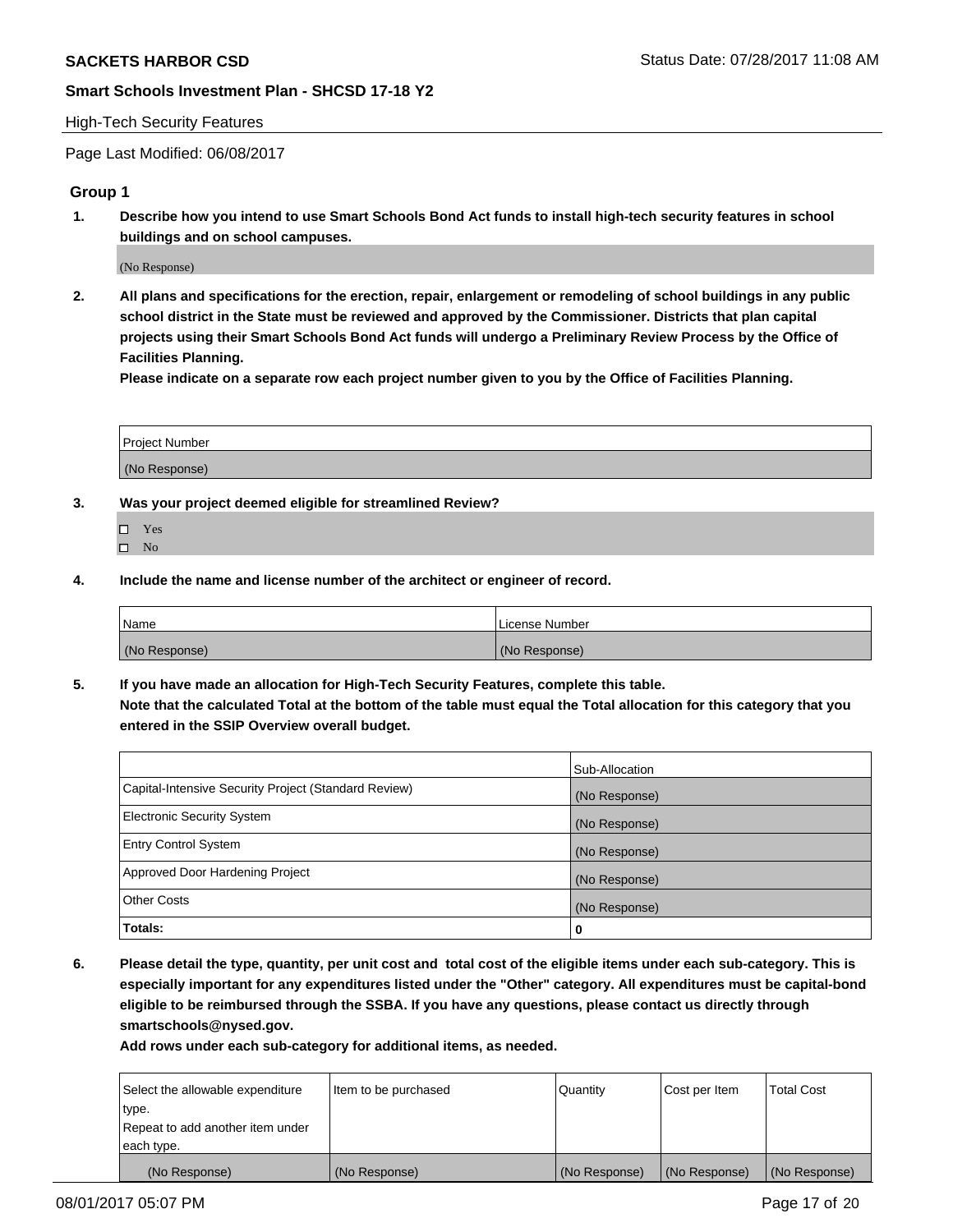# High-Tech Security Features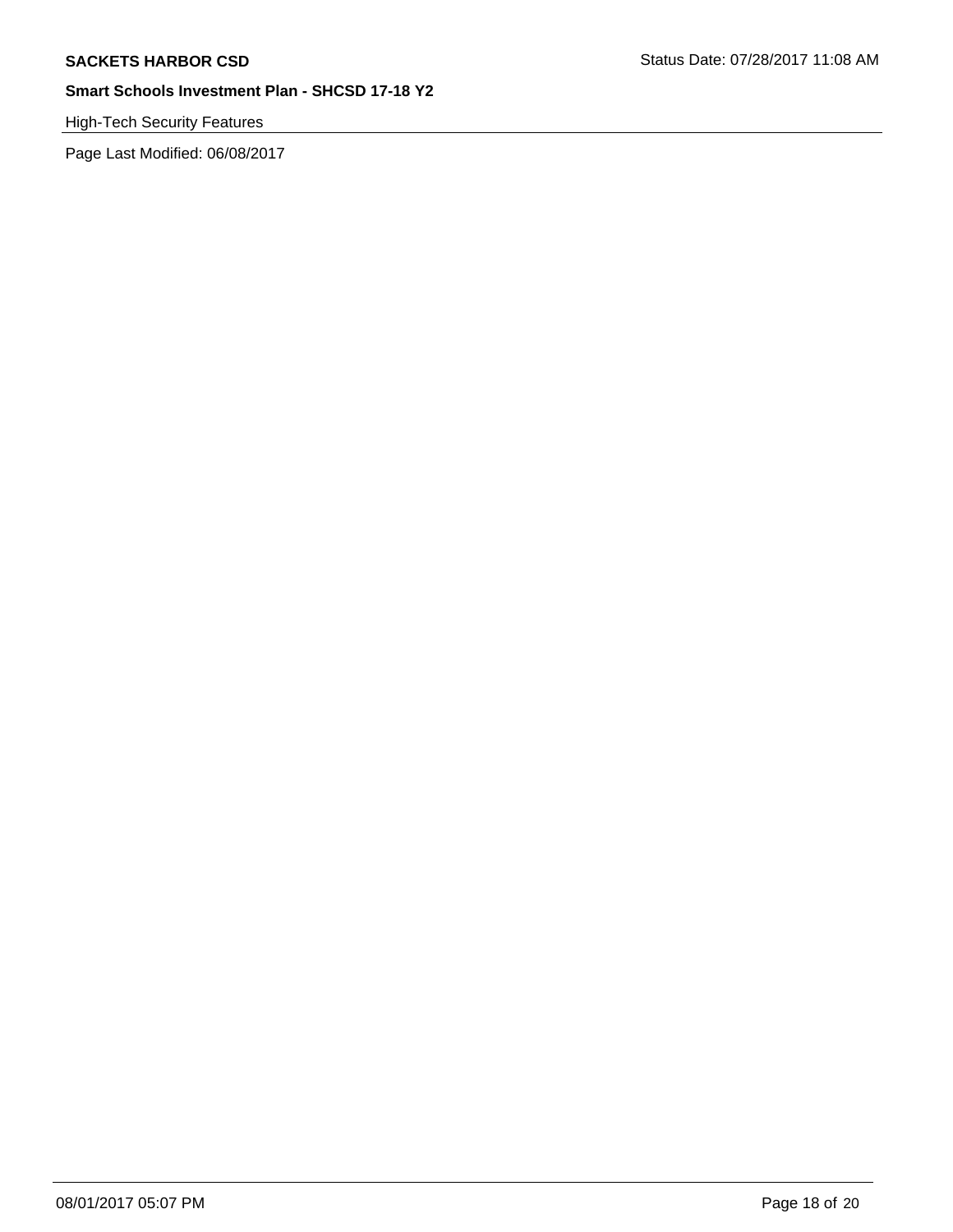Report